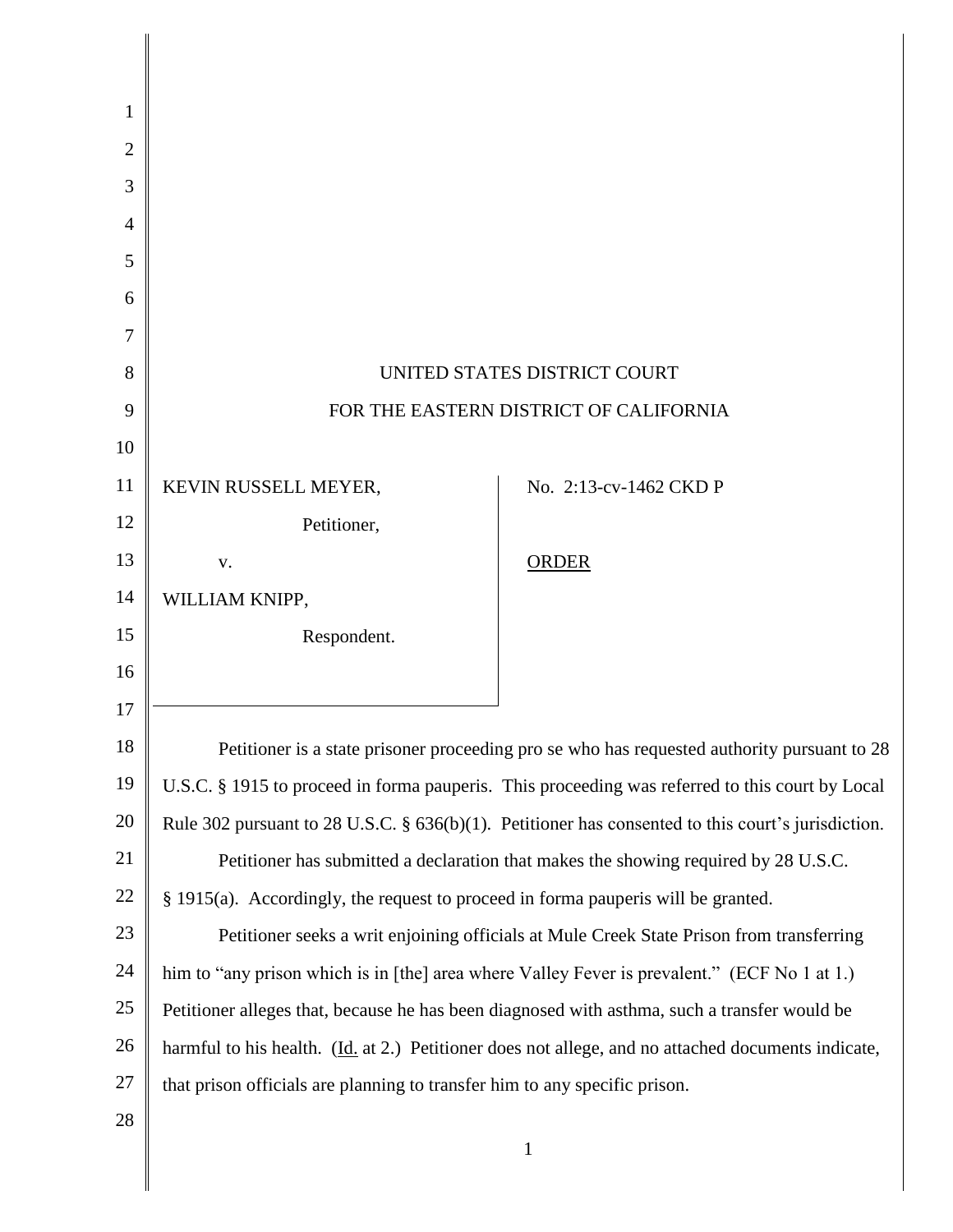1 2 3 4 5 Although petitioner seeks a writ of mandate, for screening purposes the court will treat the instant petition as arising under 28 U.S.C. § 2254 . Rule 4 of the Rules Governing Habeas Corpus Cases Under Section 2254 provides for summary dismissal of a habeas petition "[i]f it plainly appears from the face of the petition and any exhibits annexed to it that the petitioner is not entitled to relief in the district court."

6 7 8 9 10 11 12 13 14 15 The All Writs Act, 28 U.S.C. § 1651 provides that "[t]he Supreme Court and all courts established by Act of Congress may issue all writs necessary or appropriate in aid of their respective jurisdictions and agreeable to the usages and principles of law." 28 U.S.C. § 1651(a). The All Writs Act does not confer original jurisdiction on federal courts, but may be invoked only to aid already existing jurisdiction. 28 U.S.C. § 1651(a). In the event that jurisdiction is properly pled, "injunctive relief under the All Writs Act is to be used sparingly and only in the most critical and exigent circumstances." Brown v. Gilmore, 533 U.S. 1301 (2001) (internal quotations and citations omitted). "Such an injunction is appropriate only if the legal rights at issue are indisputably clear." Id. (internal quotations and citations omitted). Here, petitioner's allegations do not qualify for writ relief. Moreover, petitioner's

16 17 18 challenge to his conditions of confinement is properly the subject of an action brought pursuant to 42 U.S.C. § 1983. Indeed, the cases petitioner cites regarding inmates' exposure to harmful conditions are cases brought pursuant to § 1983. (Id. at 2.) As the United States Supreme Court

19 has stated:

20 21 22 23 24 25 26 27 Federal law opens two main avenues to relief on complaints related to imprisonment: a petition for habeas corpus, 28 U.S.C. § 2254, and a complaint under the Civil Rights Act of 1871, Rev. Stat. § 1979, as amended, 42 U.S.C. § 1983. Challenges to the validity of any confinement or to particulars affecting its duration are the province of habeas corpus, Preiser v. Rodriguez, 411 U.S. 475, 500 (1973); requests for relief turning on circumstances of confinement may be presented in a § 1983 action. . . . Federal petitions for habeas corpus may be granted only after other avenues of relief have been exhausted. 28 U.S.C. § 2254(b)(1)(A). [Citation.] Prisoners suing under § 1983, in contrast, generally face a substantially lower gate, even with the requirement of the Prison Litigation Reform Act of 1995 that administrative opportunities be exhausted first. 42 U.S.C. § 1997e(a).

28 Muhammad v. Close, 540 U.S.749, 750-751 (2004) (per curiam).